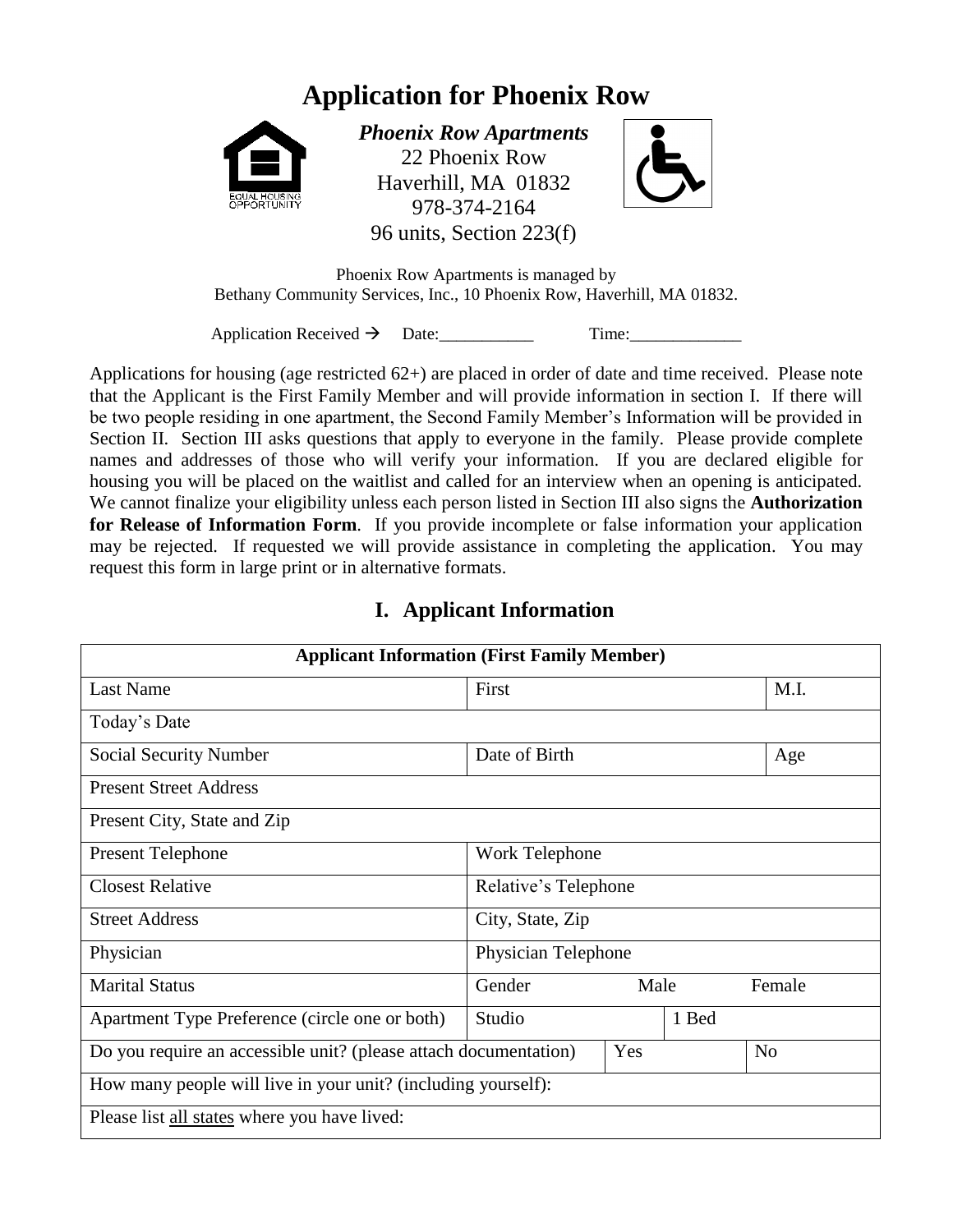| <b>Applicant Information (Continued)</b>                                                                                     |        |                |
|------------------------------------------------------------------------------------------------------------------------------|--------|----------------|
| 1. Do you have a legal right (citizen or legal alien) to be in the United States?*                                           | $Yes*$ | N <sub>0</sub> |
| 2. Are you pregnant, adopting, or seeking legal guardianship of a child?                                                     | Yes    | N <sub>0</sub> |
| 3. Are you a full-time student? (If yes, answer the next section of questions)                                               | Yes    | N <sub>0</sub> |
| 4. Are any full-time student(s) married and filing a joint tax return?                                                       | Yes    | N <sub>0</sub> |
| 5. Are you enrolled in a training program under the Job Training Partnership Act?                                            | Yes    | N <sub>0</sub> |
| 6. Are any full-time student(s) a TANF or a title IV recipient?                                                              | Yes    | N <sub>0</sub> |
| 7. Are any full-time student(s) a single parent living with a minor child who is not a<br>dependent on another's Tax return? | Yes    | N <sub>0</sub> |

### **\*If you answered yes, but are not a citizen you must provide valid documentation for verification of eligible immigration status.**

The following are **optional** and are used for statistical purposes only. Check any that apply. Hispanic or Latino Not Hispanic or Latino

|                                         | Racial classification is <b>optional</b> and are used for statistical purposes only. Check any that apply. |
|-----------------------------------------|------------------------------------------------------------------------------------------------------------|
| $\Box$ American Indian or Alaska Native | $\Box$ Native Hawaiian or Other Pacific Islander                                                           |
| Asian                                   | <b>Black or African American</b>                                                                           |
| $\Box$ Caucasian/White                  | Other                                                                                                      |
|                                         |                                                                                                            |

# **II. Household Member Information**

(Please list information on the Second Family Member below. If there is no Second Family Member, please write N/A.)

| <b>Second Family Member Information</b>                                            |               |     |                |                |
|------------------------------------------------------------------------------------|---------------|-----|----------------|----------------|
| Last Name                                                                          | First         |     | M.I.           |                |
| Male<br>Female<br>Gender                                                           | Date of Birth |     | Age            |                |
| <b>Social Security Number</b><br><b>Marital Status</b>                             |               |     |                |                |
| Occupation<br><b>Relationship to Applicant</b>                                     |               |     |                |                |
| Do you require an accessible unit?<br>Yes                                          |               |     | N <sub>o</sub> |                |
| Please list all states where you have lived:                                       |               |     |                |                |
| 1. Do you have a legal right (citizen or legal alien) to be in the United States?* |               |     | $Yes*$         | N <sub>0</sub> |
| 2. Are you pregnant, adopting, or seeking legal guardianship of a child?           |               | Yes |                | N <sub>0</sub> |
| 3. Are you a full-time student? (If yes, answer the next section of questions)     |               | Yes | N <sub>0</sub> |                |
| 4. Are any full-time student(s) married and filing a joint tax return?             |               | Yes | N <sub>0</sub> |                |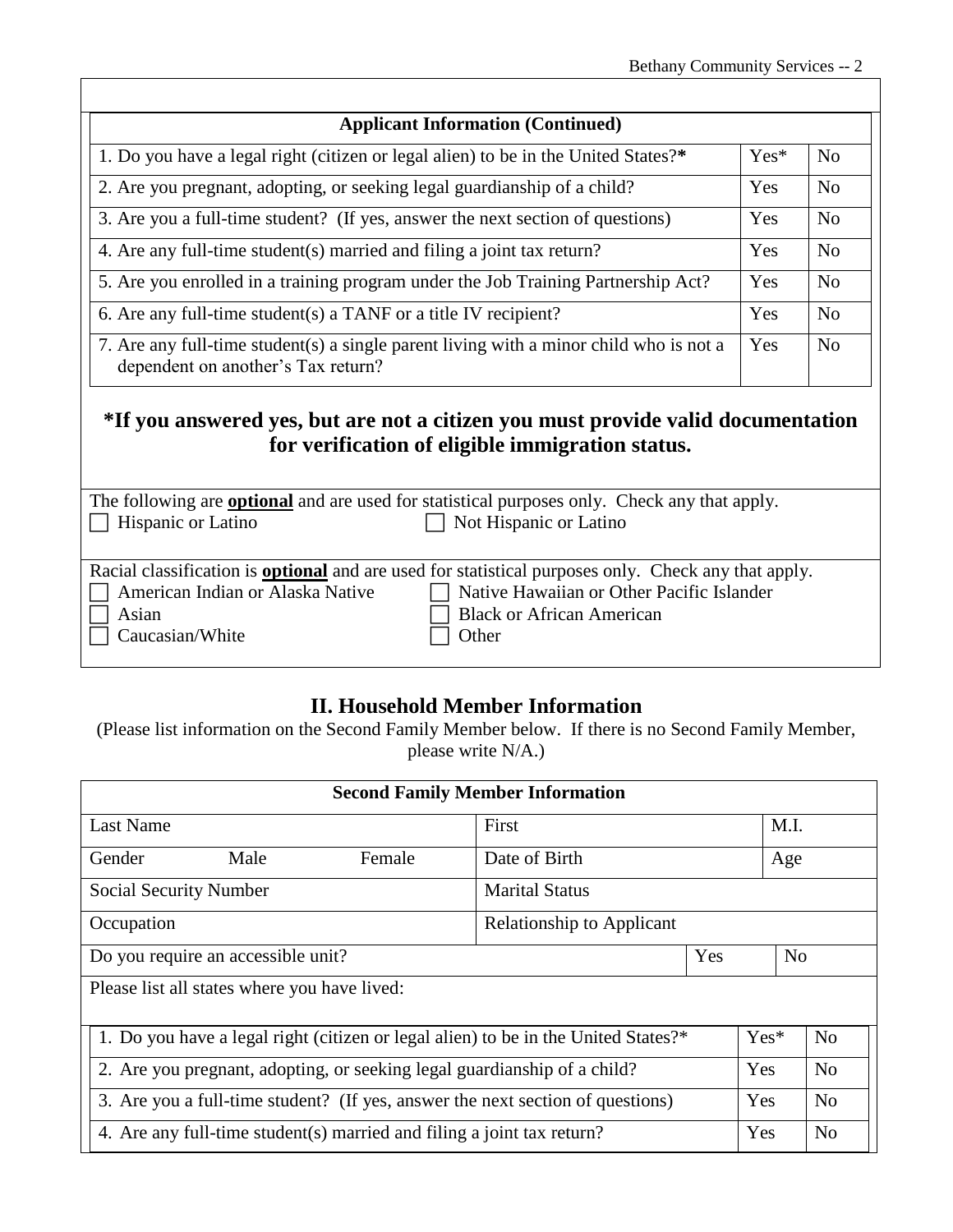Bethany Community Services -- 3

|  | 5. Are you enrolled in a training program under the Job Training Partnership Act?                                            | Yes | N <sub>o</sub> |
|--|------------------------------------------------------------------------------------------------------------------------------|-----|----------------|
|  | 6. Are any full-time student(s) a TANF or a title IV recipient?                                                              | Yes | N <sub>o</sub> |
|  | 7. Are any full-time student(s) a single parent living with a minor child who is not<br>a dependent on another's Tax return? | Yes | N <sub>o</sub> |

### **\*If you answered yes, but are not a citizen you must provide valid documentation for verification of eligible immigration status.**

| The following are <b>optional</b> and are used for statistical purposes only. Check any that apply. |                                                                                                            |  |  |  |
|-----------------------------------------------------------------------------------------------------|------------------------------------------------------------------------------------------------------------|--|--|--|
| $\Box$ Hispanic or Latino                                                                           | $\Box$ Not Hispanic or Latino                                                                              |  |  |  |
|                                                                                                     | Racial classification is <b>optional</b> and are used for statistical purposes only. Check any that apply. |  |  |  |
| $\Box$ American Indian or Alaska Native                                                             | □ Native Hawaiian or Other Pacific Islander                                                                |  |  |  |
| Asian                                                                                               | <b>Black or African American</b>                                                                           |  |  |  |
| $\Box$ Caucasian/White                                                                              | Other                                                                                                      |  |  |  |
|                                                                                                     |                                                                                                            |  |  |  |

### **III. Family History**

(Questions in Section III are applicable to everyone in the family.)

| Do you live or have you ever lived in subsidized housing? (circle one) | Yes OR<br>N <sub>o</sub>                 |  |  |
|------------------------------------------------------------------------|------------------------------------------|--|--|
| Where?                                                                 |                                          |  |  |
| Have you ever been evicted from housing (circle one)? Yes OR No        |                                          |  |  |
| If you answered yes to the above question, why were you evicted?       |                                          |  |  |
| Will any family members live anywhere else?                            | Will any of these live here part-time?   |  |  |
| Yes OR No                                                              | Yes OR No                                |  |  |
| Will this information change? Yes OR No                                | Do any require a live-in aide? Yes OR No |  |  |

Please provide additional information if you have answered yes to any of the above: (Provide the name and contact information for your physician if you are requesting a live-in aide).

Name and address of current landlord (if you rent)

| Name                | Telephone                          |
|---------------------|------------------------------------|
| <b>Street</b>       | City State Zip                     |
| <b>Current Rent</b> | Length of Tenancy/security deposit |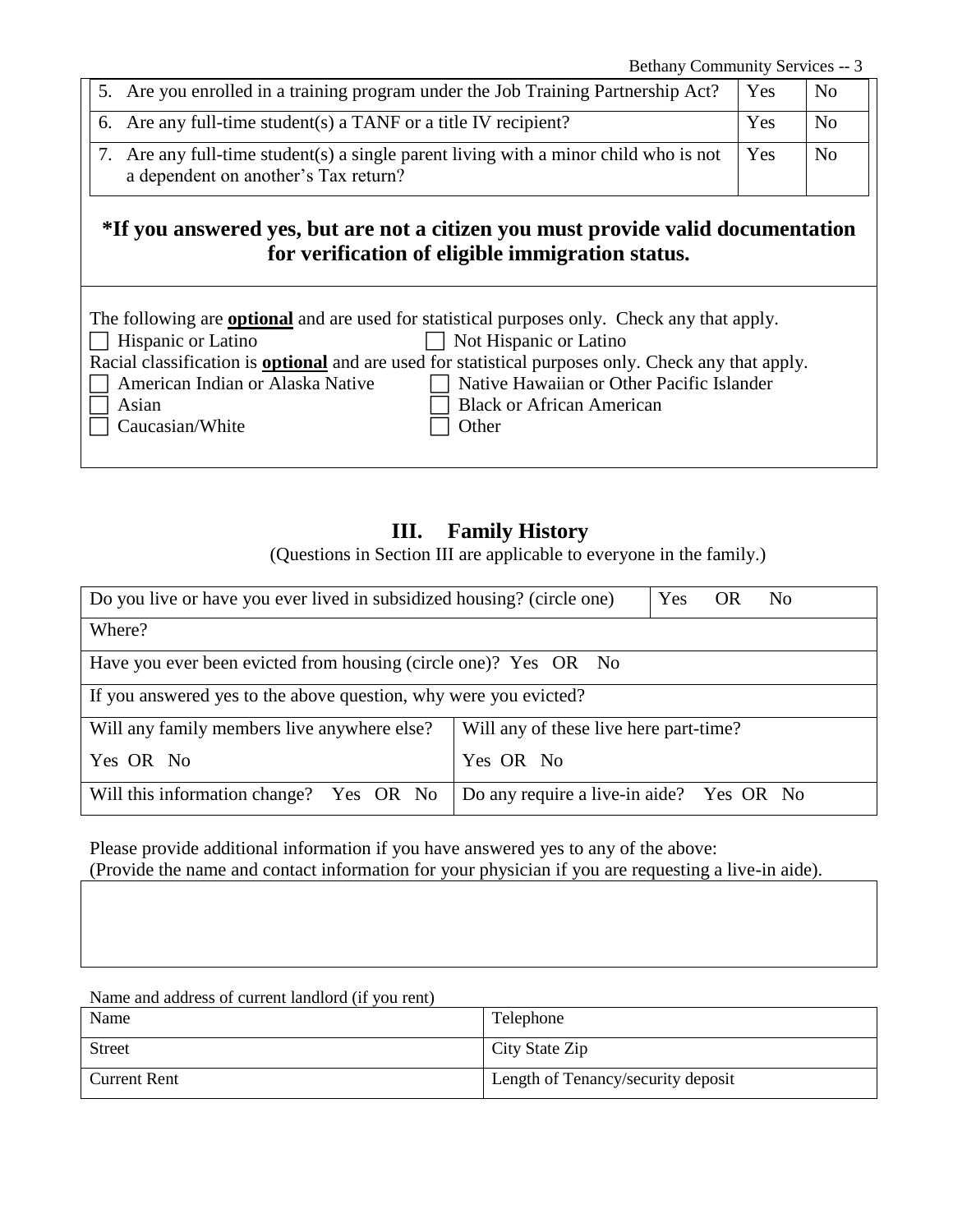Please provide the following information for other landlords where you have lived in the past 5 years.

| Name                | Telephone                          |
|---------------------|------------------------------------|
| <b>Street</b>       | City State Zip                     |
| <b>Current Rent</b> | Length of Tenancy/security deposit |

#### **References:** Please provide two (2) personal references. Do not include family members.

| Name          | Telephone      |
|---------------|----------------|
| <b>Street</b> | City State Zip |
|               |                |
| Name          | Telephone      |
| <b>Street</b> | City State Zip |

#### **Credit References:** Please provide two (2) credit references.

| Name                  | Telephone         |
|-----------------------|-------------------|
| <b>Account Number</b> | <b>Amount Due</b> |
|                       |                   |
| Name                  | Telephone         |
| <b>Account Number</b> | <b>Amount Due</b> |

#### **Legal History:**

Please answer these questions about your legal history. You will be asked to sign a criminal records search release form at a later date. Your answers will be used to determine eligibility. Failure to answer these questions may result in your application being rejected.

|              | 1. Have you or any member of your household been charged or convicted of a<br>felony or any other involving fraud, dishonesty, or violence?                                                                                    | Yes        | No             |
|--------------|--------------------------------------------------------------------------------------------------------------------------------------------------------------------------------------------------------------------------------|------------|----------------|
|              | 2. Do you or any member of your household use an illegal drug or other<br>controlled substance?                                                                                                                                | Yes        | N <sub>o</sub> |
|              | 3. Have you or any member of your household been charged or convicted of<br>distribution or manufacture of an illegal drug or controlled substance?                                                                            | Yes        | N <sub>o</sub> |
|              | 4. Have you, your spouse, or co-applicant used different names at any time in<br>the past, from the names provided on his application?                                                                                         | Yes        | No             |
|              | 5. Have you, your spouse, or co-applicant ever been evicted or involuntarily<br>removed from rental housing due to fraud, non-payment of rent, failure to<br>cooperate with certification procedures, or for any other reason? | Yes        | N <sub>0</sub> |
|              | 6. Is the applicant or any member of the household subject to a state sex<br>offender lifetime registration requirement?                                                                                                       | <b>Yes</b> | N <sub>0</sub> |
| $\mathbf{r}$ | $\alpha$ and $\alpha$ and $\alpha$ and $\alpha$<br>.                                                                                                                                                                           |            |                |

If you answered yes to any of the above, please explain below.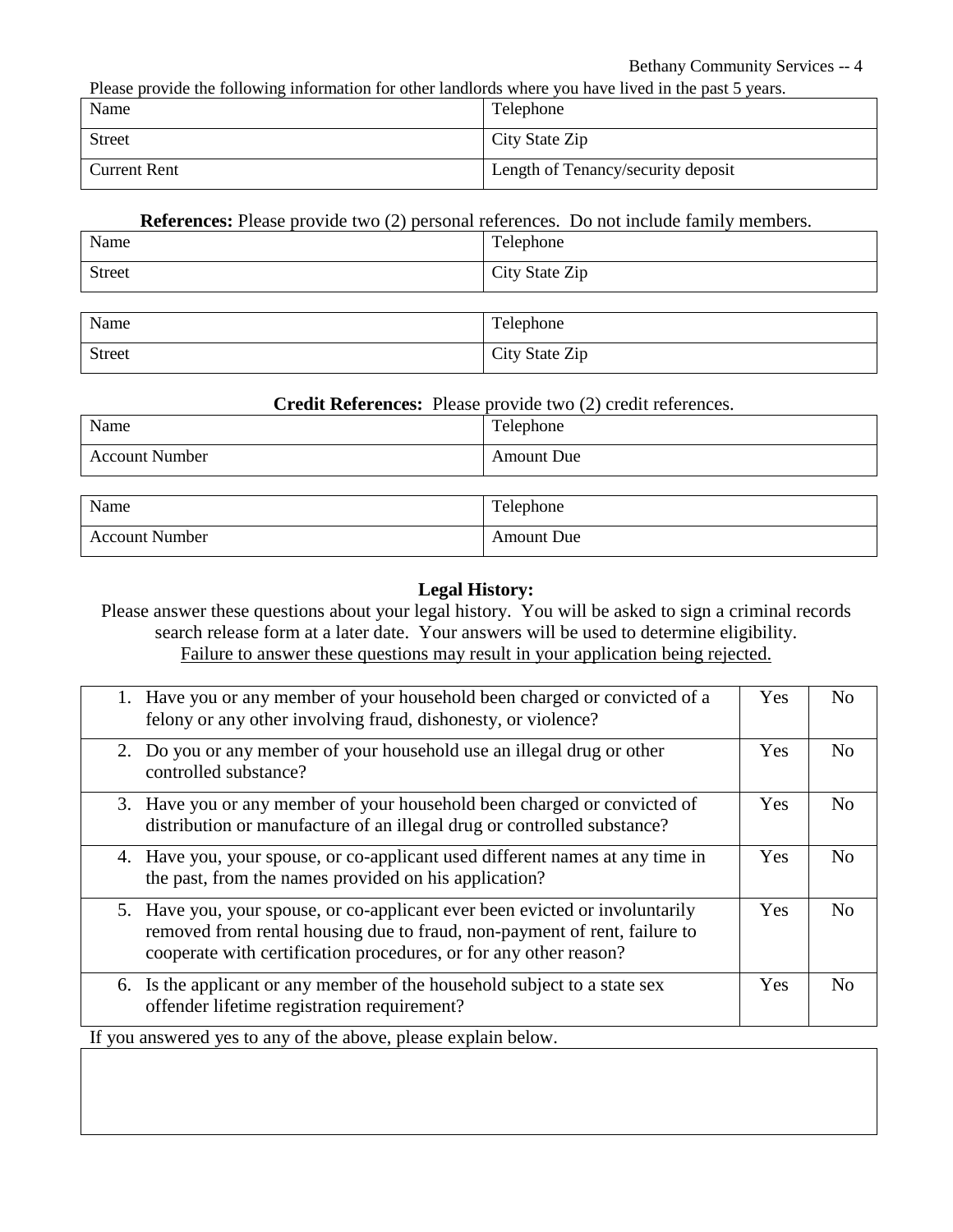Do you plan to have pets living in your unit?

| $ -$<br>$V \alpha c$<br>T C2 | N <sub>0</sub> | $P_{\mathsf{P}}$<br>vne.<br>ΩŤ<br>0110<br>-<br>. . | eigh<br>W<br>$\sim$<br>÷ | Height<br>$\sim$<br>$\sim$ |  |
|------------------------------|----------------|----------------------------------------------------|--------------------------|----------------------------|--|

How did you hear about Bethany (Phoenix Row Apartments)?

### **IV. Financial Information**

**Earned Income:** Include wages, salary, alimony, child support, social security, supplemental security income (SSI), IRA's, 401(k), 403(b), Veteran's or other Pensions, Annuities, etc.

| Household Member Last Name | First Name, Initial        |
|----------------------------|----------------------------|
| Type of Income             | Estimated Annual Income \$ |
| Name of Income Source      |                            |
| Address                    | City, State, Zip           |
| <b>Contact Person</b>      | Telephone                  |

| Household Member Last Name | First Name, Initial        |
|----------------------------|----------------------------|
| Type of Income             | Estimated Annual Income \$ |
| Name of Income Source      |                            |
| Address                    | City, State, Zip           |
| <b>Contact Person</b>      | Telephone                  |

| Household Member Last Name | First Name, Initial        |
|----------------------------|----------------------------|
| Type of Income             | Estimated Annual Income \$ |
| Name of Income Source      |                            |
| <b>Address</b>             | City, State, Zip           |
| <b>Contact Person</b>      | Telephone                  |

**Assets***:* Include checking accounts, savings accounts, trusts, savings bonds, certificates of deposit, real estate, life insurance policies, mutual funds, stocks, and bonds.

| Household Member Last Name          | First Name, Initial      |
|-------------------------------------|--------------------------|
| <b>Current Total Value of Asset</b> | Annual Income from Asset |
| Financial Institution/Bank          | Type of Asset            |
| <b>Address</b>                      | City, State, Zip         |
| <b>Contact Person</b>               | Telephone                |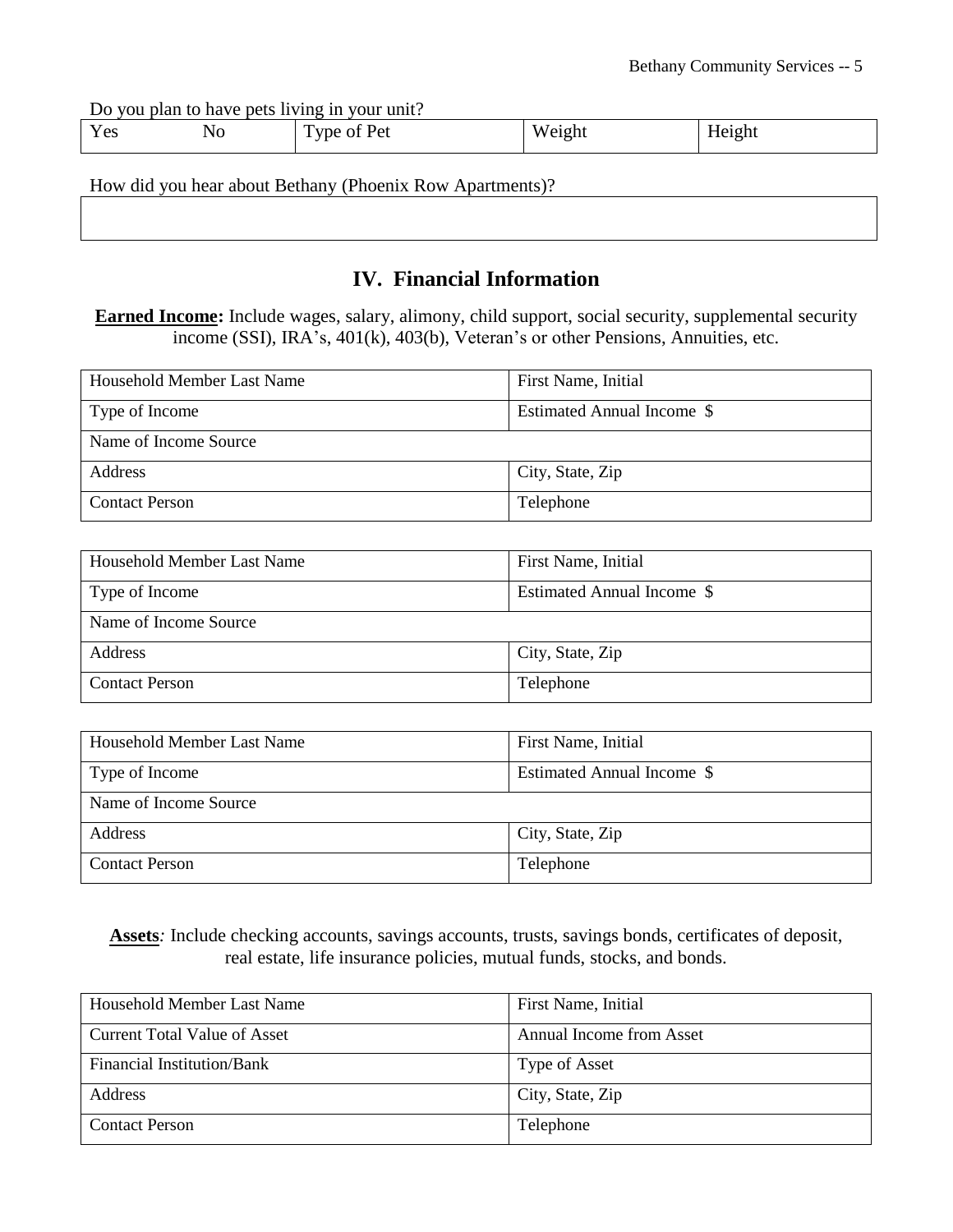| Household Member Last Name   | First Name, Initial |
|------------------------------|---------------------|
| Current Total Value of Asset | Annual Income       |
| Financial Institution/Bank   | Type of Asset       |
| Address                      | City, State, Zip    |
| <b>Contact Person</b>        | Telephone           |

| Household Member Last Name        | First Name, Initial |
|-----------------------------------|---------------------|
| Current Total Value of Asset      | Annual Income       |
| <b>Financial Institution/Bank</b> | Type of Asset       |
| Address                           | City, State, Zip    |
| <b>Contact Person</b>             | Telephone           |

### **Disposed Assets:** Include assets disposed of, given away or any trust you have established within the past two years.

| Did you dispose of any assets in the past two (2) years?                                                               |          |                     | Yes | N <sub>o</sub> |
|------------------------------------------------------------------------------------------------------------------------|----------|---------------------|-----|----------------|
| If yes, type of asset                                                                                                  | Location |                     |     |                |
| <b>Appraised Market Value</b>                                                                                          |          |                     | \$  |                |
| Mortgage or outstanding loans balance due                                                                              |          |                     | \$  |                |
| Amount of annual insurance premium                                                                                     |          |                     | \$  |                |
| Amount of most recent tax bill                                                                                         |          |                     | \$  |                |
| Have you sold/disposed of any property in the last two years?                                                          |          |                     | Yes | <b>No</b>      |
| If yes, type of property                                                                                               |          | Date of transaction |     |                |
| Market value when sold/disposed                                                                                        |          |                     | \$  |                |
| Amount sold/disposed for                                                                                               |          |                     | \$  |                |
| Have you disposed of any assets in the last 2 years (set up an Irrevocable Trust or given<br>away money to relatives)? |          |                     | Yes | No             |
| If yes, describe the asset                                                                                             |          | Date of disposition |     |                |
| Amount disposed                                                                                                        |          |                     | \$  |                |
| Do you have any other assets not listed above (excluding personal property)?                                           |          |                     | Yes | N <sub>o</sub> |
| If yes, please list                                                                                                    |          |                     |     |                |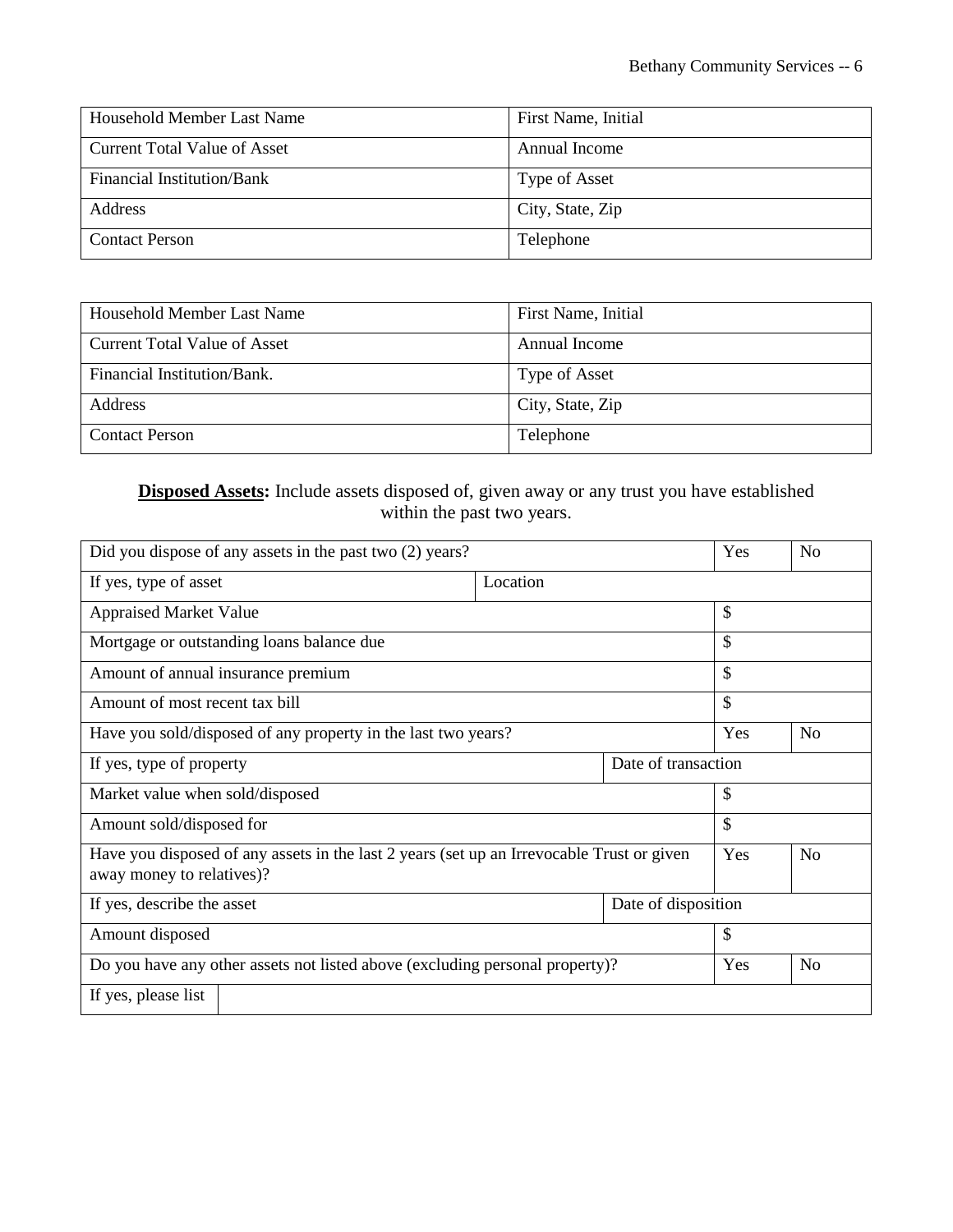**Expenses:** include Medicare and medical/dental insurance premiums only.

| Household Member Last Name | First Name, Initial         |
|----------------------------|-----------------------------|
| Type of Expense            | <b>Annual Total Expense</b> |
| Provider Name              |                             |
| Address                    | City, State, Zip            |
| <b>Contact Person</b>      | Telephone                   |

| Household Member Last Name | First Name, Initial         |
|----------------------------|-----------------------------|
| Type of Expense            | <b>Annual Total Expense</b> |
| Provider Name              |                             |
| Address                    | City, State, Zip            |
| <b>Contact Person</b>      | Telephone                   |

# **Total from each source on the previous pages and above.**

| <b>Earned Income</b> | <b>Annual</b><br><b>Income</b> |  |
|----------------------|--------------------------------|--|
|                      |                                |  |
|                      |                                |  |
|                      |                                |  |
| <b>Annual Total</b>  |                                |  |

| <b>Income from Assets</b> | <b>Total</b><br><b>Value</b> | <b>Annual</b><br><b>Income</b> |  |
|---------------------------|------------------------------|--------------------------------|--|
|                           |                              |                                |  |
|                           |                              |                                |  |
|                           |                              |                                |  |
| <b>Annual Total</b>       |                              |                                |  |

| <b>Deduct Medical expenses</b> | <b>Monthly</b> | <b>Annual Exp.</b> |  |
|--------------------------------|----------------|--------------------|--|
|                                |                |                    |  |
|                                |                |                    |  |
|                                |                |                    |  |
| Subtract this annual total     |                |                    |  |

**Grand Total Income less Medical expenses**